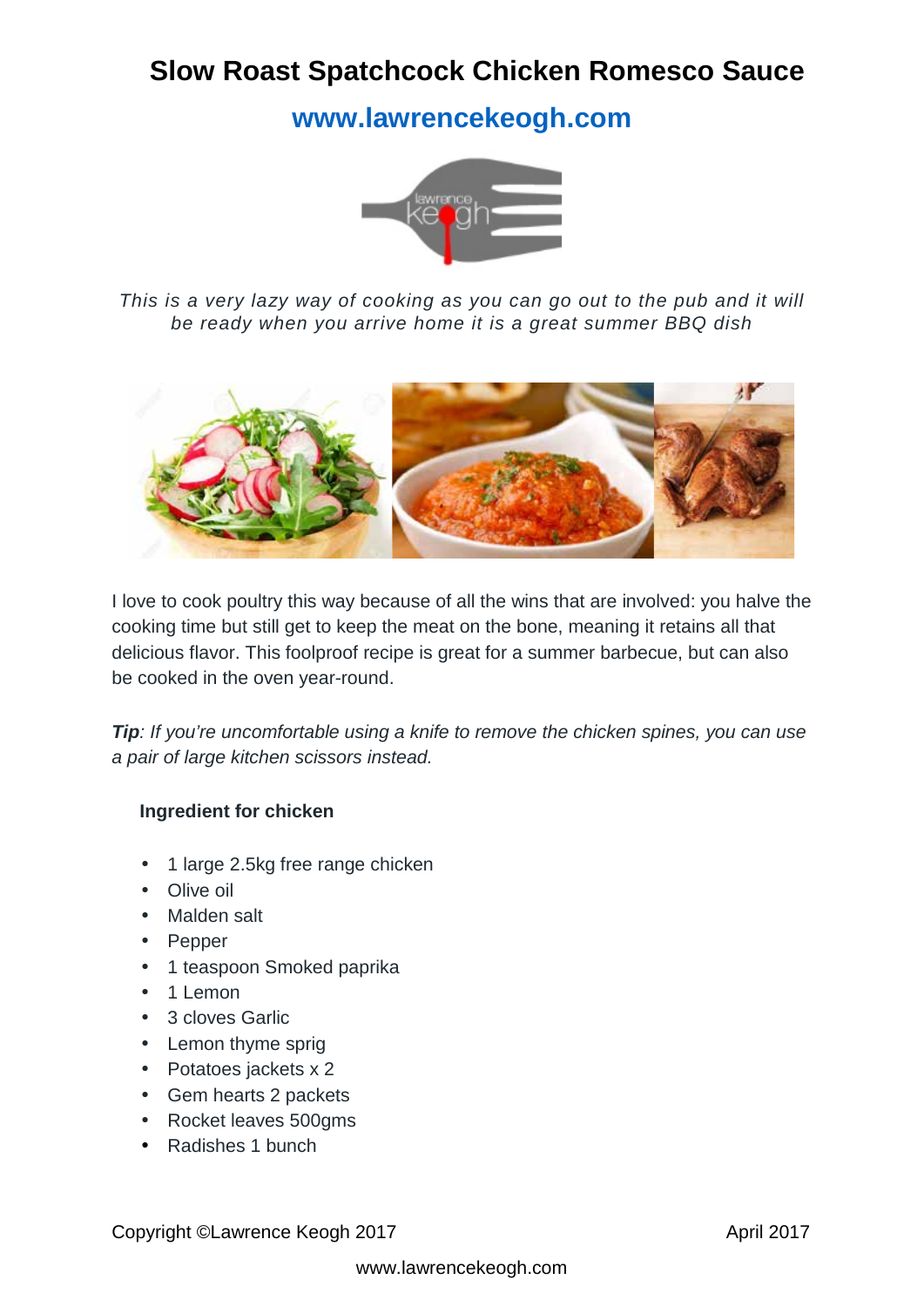## **Ingredients for Romesco**

1 large roasted red bell pepper from a jar

- 1 garlic clove, smashed
- $1/2$  cup slivered almonds, toasted
- 1/4 cup tomato purée
- 2 tablespoons chopped flat-leaf parsley
- 2 tablespoons Sherry vinegar
- 1 teaspoon smoked paprika
- . 1/2 teaspoon cayenne pepper
- 1/2 cup extra-virgin olive oil
- Fine sea salt and freshly ground black pepper

#### **Preparation**

Pulse first 8 ingredients in a food processor until very finely chopped. With motor running, slowly add oil; process until smooth. Season with salt and pepper.

Romesco can be made 1 week ahead. Cover and chill.

### **Method for Spatchcock**

- 1. Remove any chicken giblets, then splay open the chicken, breast-side down. Remove any excess fat.
- 2. To remove the spines, run a finger along back of the chicken to identify the bone and the soft outer side of the ribcage.
- 3. Place the tip of a large sharp knife vertically to one side of the spine, insert it and press down firmly. Bring the rest of the knife down along one side of the spine in one movement to cut all the way through, placing the palm of your hand on the back of the blade to exert extra pressure.
- 4. Turn the bird around and repeat so you have cut all the way down one side of each spine.
- 5. Repeat the technique on the other side of each spine, then remove the bone save it for making stock. The bird can now be spread out completely on the board.
- 6. Rest the heel of the large knife on the chicken wing joint. In one swift movement, cut through the ligament, then remove. Repeat for the other wing and save them for making stock.